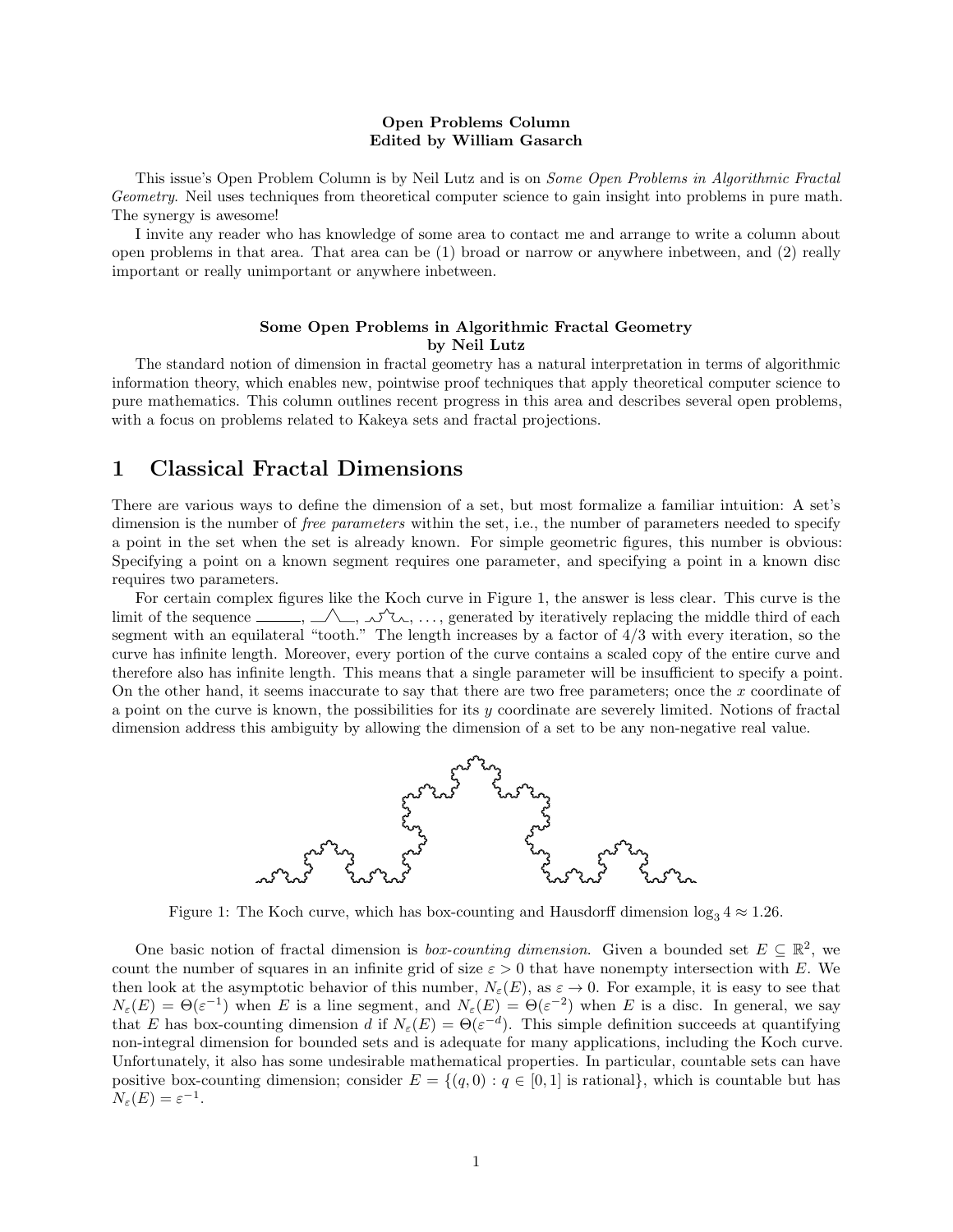In contrast, *Hausdorff dimension* is a more sophisticated notion of fractal dimension for which every countable set E has dimension  $\dim_H(E) = 0$ . More generally, Hausdorff dimension is *countably stable*, meaning that  $\dim_H(\cup_i E_i) = \sup_i \dim_H(E_i)$  for any sequence of sets  $E_1, E_2, \ldots \subseteq \mathbb{R}^n$ . This property is achieved by optimizing over a much larger class of covers for  $E$ , compared to the uniform grid covers used in box-counting dimension. This optimization is used to define  $s$ -dimensional Hausdorff measure  $H<sup>s</sup>$  for all s > 0, which essentially generalizes Lebesgue outer measure. The Hausdorff dimension of a set  $E \subseteq \mathbb{R}^n$  is the unique value d such that  $H^s(E) = \infty$  for all  $s < d$  and  $H^s(E) = 0$  for all  $s > d$ . For this column it is important that every set  $E \subseteq \mathbb{R}^n$  with positive Lebesgue measure has  $\dim_H(E) = n$ , and that the converse does not hold. See Falconer's textbook [12] for formal definitions and more discussion of these quantities.

## 2 Algorithmic Dimension and Randomness

Hausdorff dimension is mathematically robust and is the most studied notion of fractal dimension, but its definition obscures the original intuition that dimension is the number of free parameters. We now discuss a different characterization of Hausdorff dimension that uses algorithmic information theory to reason about "partially free parameters" and preserve that intuition.

Let U be a fixed universal prefix-free Turing machine, and let  $\sigma$  be a binary string. The Kolmogorov complexity, or algorithmic information content, of  $\sigma$  is

$$
K(\sigma) = \min\{|\tau| : U(\tau) = \sigma\},\,
$$

the length of the shortest binary program  $\tau$  that outputs  $\sigma$  when run on U. Conveniently, this quantity is well defined up to an additive constant without any further specification of the universal machine; see the standard reference [16] for details. Informally, if  $K(\sigma)$  is much less than  $|\sigma|$ , then we consider  $\sigma$  to be very compressible.

In order to translate algorithmic statements into statements with no reference to computation, we will allow U to be an *oracle machine* that can query any bit in some infinite oracle sequence  $w \in \{0,1\}^{\infty}$  as a computational step. We write  $K^w(\sigma) = \min\{|\tau| : U^w = \sigma\}$ , where  $U^w$  is a universal oracle machine with access to w, for the Kolmogorov complexity of  $\sigma$  relative to w. Many results related to Kolmogorov complexity, including Theorems 2 and 3 below, hold relative to arbitrary oracles.

When  $x \in \mathbb{R}^n$  and r is a positive integer, we write  $x \upharpoonright r$  for the string that interleaves binary representations of x's n coordinates, each truncated r bits to the right of the binary point. Intuitively,  $K(x\gamma)$  is the amount of information needed to describe the location of x up to r bits of precision. The (effective Hausdorff) dimension of an individual point  $x \in \mathbb{R}^n$  is defined as

$$
\dim(x) = \liminf_{r \to \infty} \frac{K(x \restriction r)}{r}.
$$

This quantity was originally defined by Jack Lutz [18], and the above characterization was proven by Elvira Mayordomo [26]. Similarly, the dimension of x relative to an oracle  $w \in \{0,1\}^{\infty}$ , dim<sup>w</sup>(x) is given by

$$
\dim^w(x) = \liminf_{r \to \infty} \frac{K^w(x \restriction r)}{r}.
$$

If  $y \in \mathbb{R}^m$ , then  $\dim^y(x)$  denotes  $\dim^{w_y}(x)$ , where  $w_y \in \{0,1\}^\infty$  is some standard binary representation of y.

Almost all points  $x \in \mathbb{R}^n$  are *(Martin-Löf)* random or *incompressible*, meaning that there is some constant c such that  $K(x\upharpoonright r) \ge nr - c$  for all r [25, 8]. Notice that every random point  $x \in \mathbb{R}^n$  has  $\dim(x) = n$ , and that the converse does not hold.

We can interpret  $\dim(x)$  informally as the number of parameters needed to specify the individual point x. To express the dimension of a set E, we take the supremum over all  $x \in E$  (since we should be able to specify any point in the  $E$  with the given number of parameters), and we make the set known by granting access to an oracle  $w$  that is optimized for the set  $E$ . Jack Lutz and I proved the following *point-to-set principle*, showing that this algorithmic information theoretic formulation of the dimension of a set is identical to Hausdorff dimension.

**Theorem 1** (Point-to-set principle for Hausdorff dimension [20]). For every set  $E \subseteq \mathbb{R}^n$ ,

$$
\dim_H(E) = \min_{w} \sup_{x \in E} \dim^w(x).
$$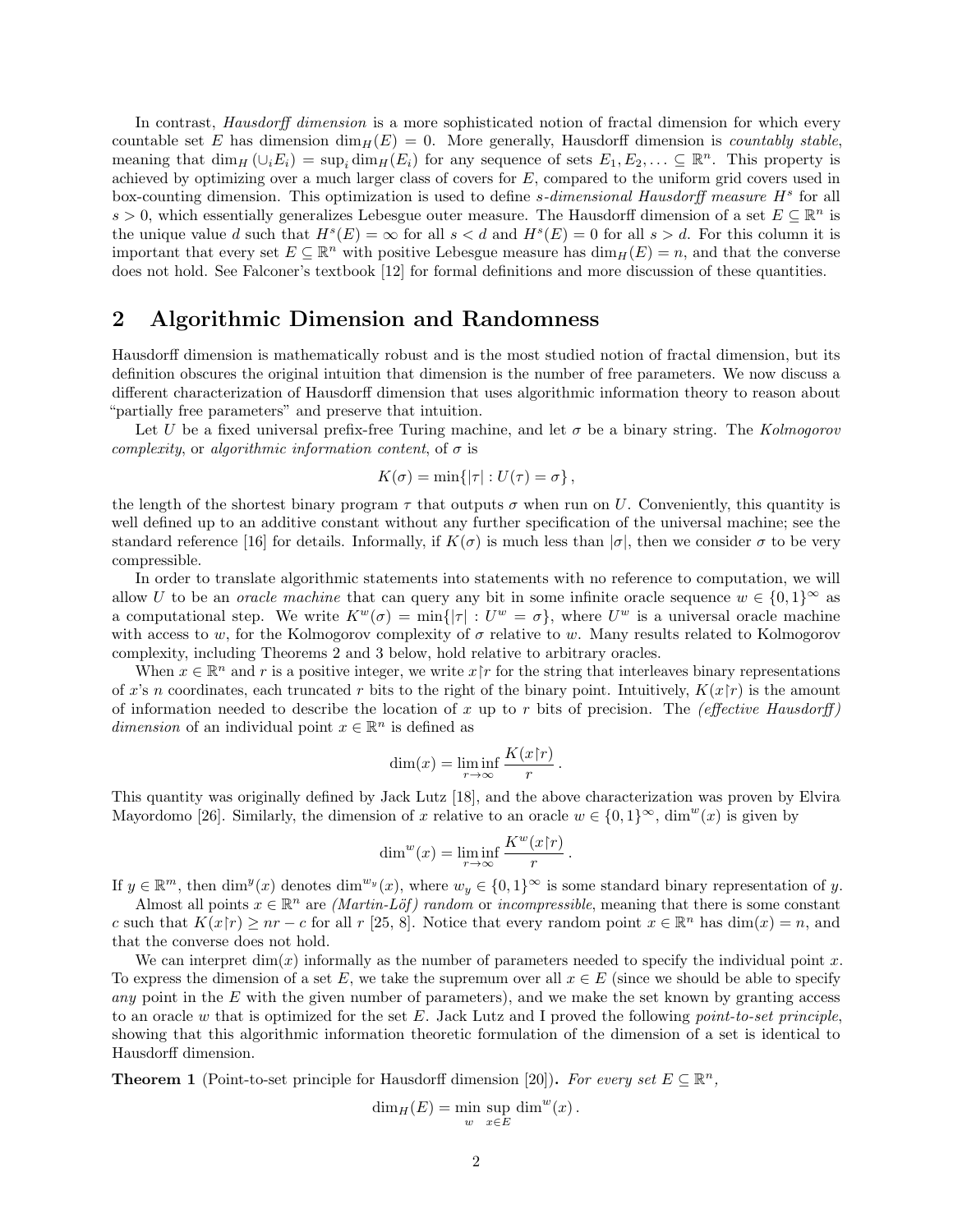### 3 Kakeya Sets and Points on Lines

A Kakeya set in  $\mathbb{R}^n$  is a set containing line segments of length 1 in all directions. Formally,  $E \subseteq \mathbb{R}^n$  is a Kakeya set if, for every point u on the unit sphere  $S^{n-1}$ , there is some point  $v \in \mathbb{R}^n$  such that the segment  $\{tu + v : t \in [0,1]\}\$ is contained in E.

The study of Kakeya sets is nearly a century old, and it has strong connections to other areas of mathematics, including harmonic analysis, arithmetic combinatorics, and PDE [14, 32, 5]. Within computer science, Kakeya sets have been shown to emerge from optimal strategies in certain pursuit games [1], and studying finite-field versions of Kakeya sets has led to improved randomness mergers and extractors [11, 10]. The famous Kakeya conjecture asserts that, for all  $n \geq 2$ , every Kakeya set in  $\mathbb{R}^n$  has Hausdorff dimension n. Davies [6] proved that this statement holds for  $n = 2$ . For  $n \geq 3$ , it is an open and actively studied problem, as are several variants. Dvir [9] proved a version of the conjecture for sets in finite fields.

The algorithmic dimensional approach to this problem is to pursue bounds on the dimension of individual points on individual lines rather than directly bounding the Hausdorff dimension of a set. This allows us to disregard the global structure of the set. For example, Jack Lutz and I proved the following theorem, which concerns only a single point in  $\mathbb{R}^2$ .

**Theorem 2** ([20]). Let a, b,  $x \in \mathbb{R}$ . If a is random and x is random relative to  $(a, b)$ , then  $\dim(x, ax + b) = 2$ .

This may be considered a strong pointwise version of Davies's theorem stating that every Kakeya set in  $\mathbb{R}^2$  has Hausdorff dimension 2. In fact, Davies's theorem follows easily from Theorems 1 and 2. The proof is included here as a simple example of the point-to-set principle in action.

Alternative proof of Davies's theorem. Let  $E \subseteq \mathbb{R}^2$  be a Kakeya set, and let w be the minimizing oracle of Theorem 1. Let a be random relative to w, and let b be such that the intersection of E with the line  $y = ax + b$ contains a segment. Choose x random relative to  $(a, b, w)$  such that  $(x, ax + b) \in E$ . Then

$$
\dim_H(E) = \sup_{z \in E} \dim^w(z) \ge \dim^w(x, ax + b),
$$

which is 2 by Theorem 2, applied relative to the oracle  $w$ .

This proof is very different from Davies's original argument and served as a "proof of concept," demonstrating that algorithmic dimension techniques can be used to prove non-trivial results in classical fractal geometry. It also seems to be more susceptible to generalization, which has motivated pursuing more general bounds on  $\dim(x, ax + b)$  for  $a, b, x \in \mathbb{R}$ .

It is trivial to show that  $\dim(x, ax + b) \leq \dim(a, b, x)$ , and given Theorem 2, we might hope to show that  $\dim(x, ax + b) \geq \dim(a, x)$ . In fact, no such result can hold, at least not relative to all oracles, because this pointwise problem is related to the Hausdorff dimension of Furstenberg sets, which are variants of Kakeya sets in  $\mathbb{R}^2$ . We first describe *generalized Furstenberg sets*, as introduced by Molter and Rela [27].

Instead of containing segments in all directions, a generalized Furstenberg set contains  $\alpha$ -dimensional subsets of lines in a  $\beta$ -dimensional set of directions, for some parameters  $\alpha, \beta \in (0, 1]$ . Formally,  $F \subseteq \mathbb{R}^2$  is an  $(\alpha, \beta)$ -Furstenberg set if there is some  $J \subseteq S^1$  with  $\dim_H(J) \geq \beta$  such that, for all  $u \in J$ , there is a line  $\mathcal{L}_u$ in direction u with  $\dim_H(\mathcal{L}_u \cap F) \geq \alpha$ . (Non-generalized)  $\alpha$ -Furstenberg sets are  $(\alpha, 1)$ -Furstenberg sets with  $J = S<sup>1</sup>$ , and Kakeya sets are a special case of 1-Furstenberg sets.

Molter and Rela [27] showed that that  $(\alpha, \beta)$ -Furstenberg sets must have Hausdorff dimension at least  $\alpha + \max{\frac{\beta}{2}}, \alpha + \beta - 1$ , and it is known that  $\alpha$ -Furstenberg sets may have Hausdorff dimension as low as  $\frac{1+3\alpha}{2}$  [33]. Now suppose that  $\dim(x, ax + b) \ge \dim(a, x)$  held for all  $a, b, x \in \mathbb{R}$  and relative to all oracles. Then the point-to-set principle could be used to show that all  $\alpha$ -Furstenberg sets have Hausdorff dimension at least  $1 + \alpha$ , which would contradict the  $\frac{1+3\alpha}{2}$  upper bound. Hence, we should aim for more modest lower bounds on  $\dim(x, ax + b)$ . Don Stull and I proved the following.

**Theorem 3** ([22]). For all  $a, b, x \in \mathbb{R}$ ,  $\dim(x, ax + b) \ge \dim^{a,b}(x) + \min{\dim^{a,b}(x), \dim(a, b)}$ .

Notice that Theorem 2 follows immediately from Theorem 3. Theorem 3 also yielded the first instance of a new result in classical fractal geometry via algorithmic dimension techniques: The following corollary improves on the previous lower bound for  $(\alpha, \beta)$ -Furstenberg sets whenever  $\alpha, \beta < 1$  and  $\alpha > \beta/2$ .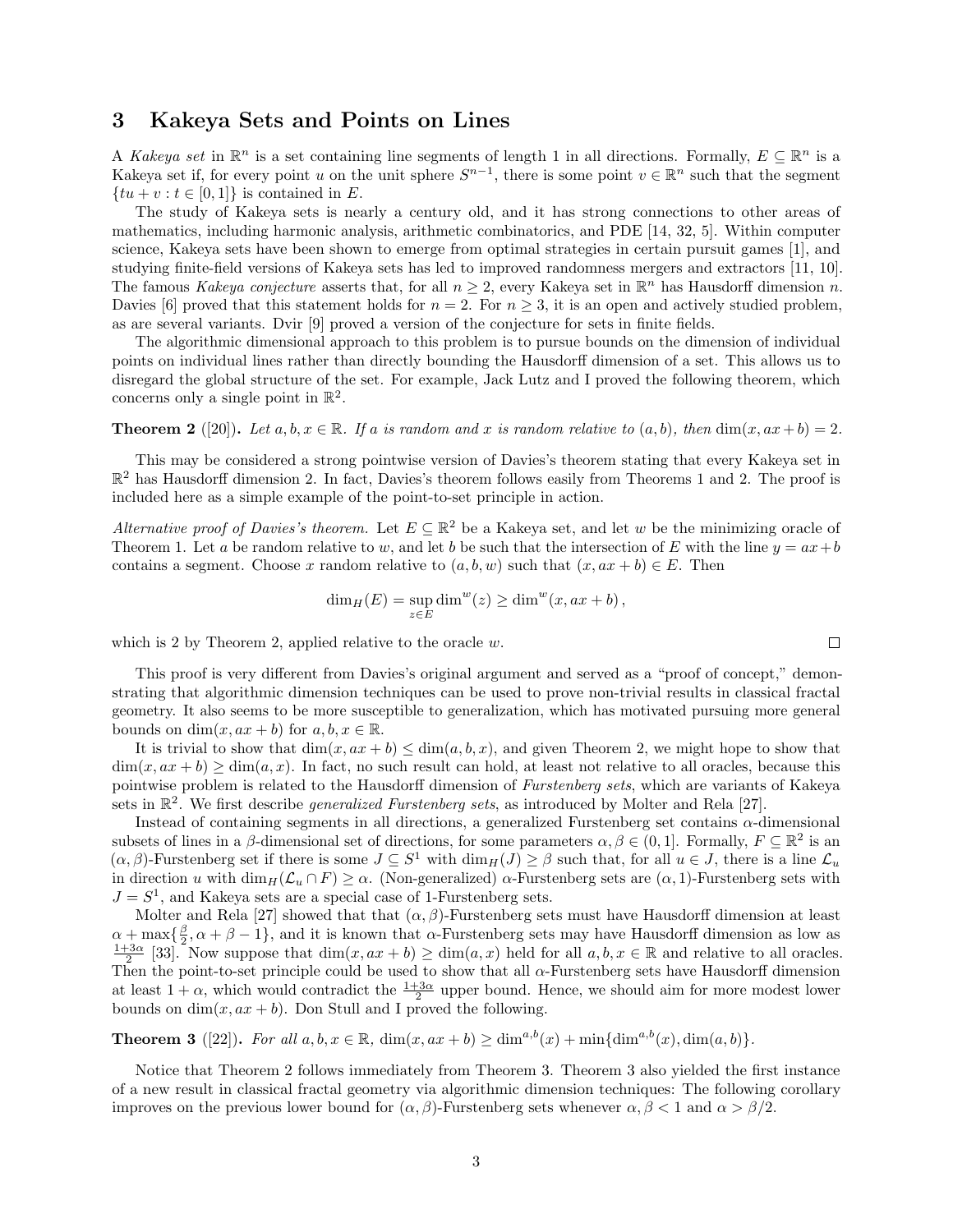**Corollary** 4 ([22]). If  $F \subseteq \mathbb{R}^2$  is an  $(\alpha, \beta)$ -Furstenberg set, then  $\dim_H(F) \ge \alpha + \min\{\alpha, \beta\}.$ 

Improving the bound in Theorem 3 (or proving that it is tight) is a general goal. The following problem asks about a specific case and is a pointwise version of a question that Katz and Tao [15] asked about  $\alpha$ -Furstenberg sets.

**Problem.** Is there some  $c > 0$  such that, for all  $a, b, x \in \mathbb{R}$  with a random and  $\dim^{a,b}(x) = \frac{1}{2}$ , we have  $\dim(x, ax + b) > 1 + c$ ?

Finding bounds on  $\dim(x, ax + b)$  is closely related to describing the *dimension spectrum* of the line  $\mathcal{L}_{ab} = \{(x, ax + b) : x \in \mathbb{R}\},\$ defined as  $sp(\mathcal{L}_{ab}) = \{dim(x) : x \in \mathcal{L}_{ab}\}.$  Don Stull and I [23] showed that this spectrum must have infinite cardinality, and that it contains a unit interval whenever  $\dim(a, b)$  is equal to the *effective packing dimension* Dim(a, b), i.e., whenever  $\lim_{r\to\infty} \frac{K((a,b)\upharpoonright r)}{r}$  $\frac{(n-1)(n-1)}{r}$  exists.

**Problem.** Does  $sp(\mathcal{L}_{ab})$  contain a unit interval for all  $a, b \in \mathbb{R}$ ?

Although the above problems concern refinements of Theorem 2 in  $\mathbb{R}^2$ , the original motivation for the present line of research was the hope that Theorem 2 can eventually be extended to higher dimensions.

**Problem.** Let  $n \geq 2$ ,  $a, b \in \mathbb{R}^{n-1}$ , and  $x \in \mathbb{R}$ . If a is random and x is random relative to  $(a, b)$ , then must  $\dim(x, ax + b) = n^{\circ}$ 

If the answer is yes relative to all oracles, then the same argument used above for Davies's theorem would imply that the classical Kakeya conjecture also holds. So far very little is known about the dimension of points on lines in higher-dimensional Euclidean spaces. Any non-trivial results on that subject would be interesting.

## 4 Resource-Bounded Measure of Kakeya Sets

While the minimum dimension of Kakeya sets in  $\mathbb{R}^n$  is still an open question for  $n \geq 3$ , their minimum Lebesgue measure is not; Besicovitch [2, 3] constructed a Kakeya set of Lebesgue measure zero and decades later [4] constructed a set of Lebesgue measure zero that contains an entire line in every direction, which we call a *Besicovitch set*. Notice that in both cases it was sufficient to construct the set in  $\mathbb{R}^2$ , since taking the Cartesian product with  $\mathbb{R}^{n-2}$  yields a set with the desired property in  $\mathbb{R}^n$ . This section discusses strengthening Besicovitch's results by showing that they hold even for weaker, resource-bounded versions of Lebesgue measure.

These measures are closely related to weak, complexity-theoretic notions of randomness, which are defined in terms of a sequence's unpredictability instead of its incompressibility. Very informally, a sequence  $w \in \{0,1\}^\infty$  is computably random if no computable function that places fair bets on successive bits of w can win infinite money. This intuition is formalized using betting strategies called martingales and can be modified to define computable randomness for points in  $\mathbb{R}^n$ ; see [19] for details. Computable randomness was introduced by Schnorr [29, 30]. The martingale formalism also establishes a notion of computable measure, and a set  $E \subseteq \mathbb{R}^n$  has computable measure zero if and only if it contains no computably random point.

Computable randomness is strictly weaker than Martin-Löf randomness, meaning that every computably random point is Martin-Löf random and that the converse does not hold. Jack Lutz [17] defined even weaker randomness notions (and corresponding measures) by placing resource bounds on the bettor. For instance, w is exponential time random or exp-random if no exponential time-computable function can win infinite money by placing fair bets on w, and  $E \subseteq \mathbb{R}^n$  has exp-measure zero if and only if it contains no exp-random point.

By effectivizing Schoenberg's simplified construction of a Kakeya set with measure zero [31], Jack Lutz and I [19] showed that there are Kakeya sets of double exponential time measure zero, meaning that in every direction there are segments of arbitrary length that contain no double exponential time random point. In the same work [19], by effectivizing the original Besicovitch set construction [4], we showed that in every direction there are lines that contain no computably random point. A positive solution to the following problem would improve on both of those results, demonstrating that Besicovitch sets and Kakeya sets have measure zero in a very strong sense.

**Problem.** Is it true that for all  $a \in \mathbb{R}$  there exists  $b \in \mathbb{R}$  such that  $\mathcal{L}_{ab}$  contains no exp-random point?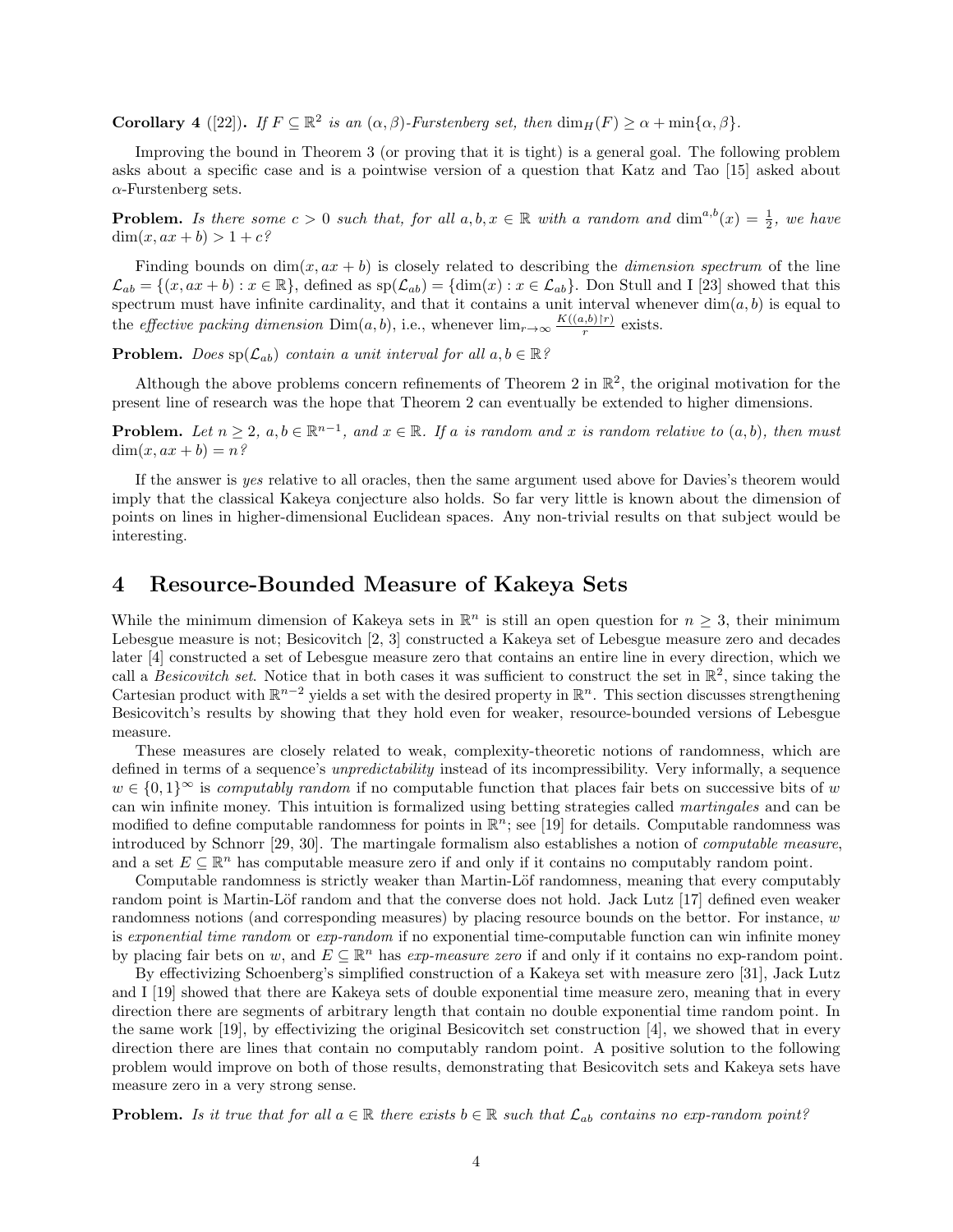### 5 Fractal Projections

As described in the survey of Falconer, Fraser, and Jin [13], Marstrand's projection theorems have been central fixtures in fractal geometry in recent decades. We approach them here from an algorithmic dimensional perspective. For any set  $E \subseteq \mathbb{R}^2$  and any  $\theta \in [0, \pi)$ , let  $\text{proj}_{\theta} E$  be the orthogonal projection of E onto a line through the origin in direction  $\theta$ .

**Theorem 5** (Marstrand's projection theorems [24]). If  $E \subseteq \mathbb{R}^2$  is analytic, then for almost all  $\theta \in [0, \pi)$ ,

- (a) dim<sub>H</sub>(proj<sub>θ</sub> E) = min{1, dim<sub>H</sub>(E)}.
- (b) if  $\dim_H(E) > 1$ , then proj<sub>e</sub> E has positive Lebesgue measure.

By the fact that dimension is preserved by locally bi-Lipschitz computable bijections [28] and a simple geometric duality argument, Theorem 3 implies the following pointwise analogue to Theorem 5(a).

**Corollary 6.** If  $z \in \mathbb{R}^2$  and  $\theta \in [0, \pi)$  is random relative to z, then  $\dim(\theta, \text{proj}_\theta z) = 1 + \min\{1, \dim(z)\}.$ 

This correspondence suggests two directions of inquiry. First, can Corollary 6 be used to strengthen Theorem 5(a)? There is some precedent to suggest that it might. For example, I recently used algorithmic dimensional techniques to extend another fundamental result in fractal geometry, Marstrand's slicing theorem [24], from analytic sets to arbitrary sets. Given a set  $E \subseteq \mathbb{R}^2$ , this theorem concerns E's vertical slices,  $E_x = \{y : (x, y) \in E\}$ :

**Theorem 7** ([21]). If  $E \subseteq \mathbb{R}^2$  is any set, then for almost all  $x \in \mathbb{R}$ ,  $\dim_H(E_x) \ge \max\{0, \dim_H(E) - 1\}$ .

Unfortunately, the situation for projections is more delicate; it was shown by Davies [7], using the continuum hypothesis, that neither part of Theorem 5 can be extended even to arbitrary Hausdorff-measurable sets. More modest refinements or extensions to classes of non-analytic sets are hopefully still possible.

Second, can we prove a pointwise analogue to Theorem 5(b)? This is equivalent to the following question.

**Problem.** If  $a, b \in \mathbb{R}$  with  $\dim(a, b) > 1$  and  $x \in \mathbb{R}$  is random relative to  $(a, b)$ , then is  $(x, ax + b)$  random?

## 6 More Algorithmic Fractal Geometry

Although this column is focused on Kakeya-like sets, the results stated above should be considered early steps in a larger program of applying ideas from the theory of computation to problems in classical fractal geometry. Direct progress on those problems, such as Corollary 4, is obviously a desirable outcome. There are other ways to advance this program, though, and some progress in the following broad categories seems likely to be relatively straightforward.

First, we can pursue more generalizations in the vein of Theorem 7. The analytical techniques used in classical fractal geometry often depend on set properties like measurability or compactness, and pointwise techniques seem well-suited to circumvent these restrictions in some cases. Second, these techniques can be used to simplify classical proofs. The proof of an important theorem about the Hausdorff dimension of Cartesian products, for example, is much simpler when algorithmic dimension is used [21]. Third, we can ask non-classical questions about classical sets. Dimension spectra (in the sense described above) and resource-bounded measure are both algorithmic concepts, but they allow us to ask more nuanced questions about dimension and measure, which may lead to further structural insights. Finally, we can establish further pointwise, algorithmic characterizations of classical set properties, along the lines of Theorem 1. Packing dimension, for example, admits such a characterization [20]. Results in any of these categories would contribute to a more robust and intuitive foundation for fractal geometry.

## References

[1] Yakov Babichenko, Yuval Peres, Ron Peretz, Perla Sousi, and Peter Winkler. Hunter, Cauchy rabbit, and optimal Kakeya sets. Trans. Amer. Math. Soc., 366:5567–5586, 2014.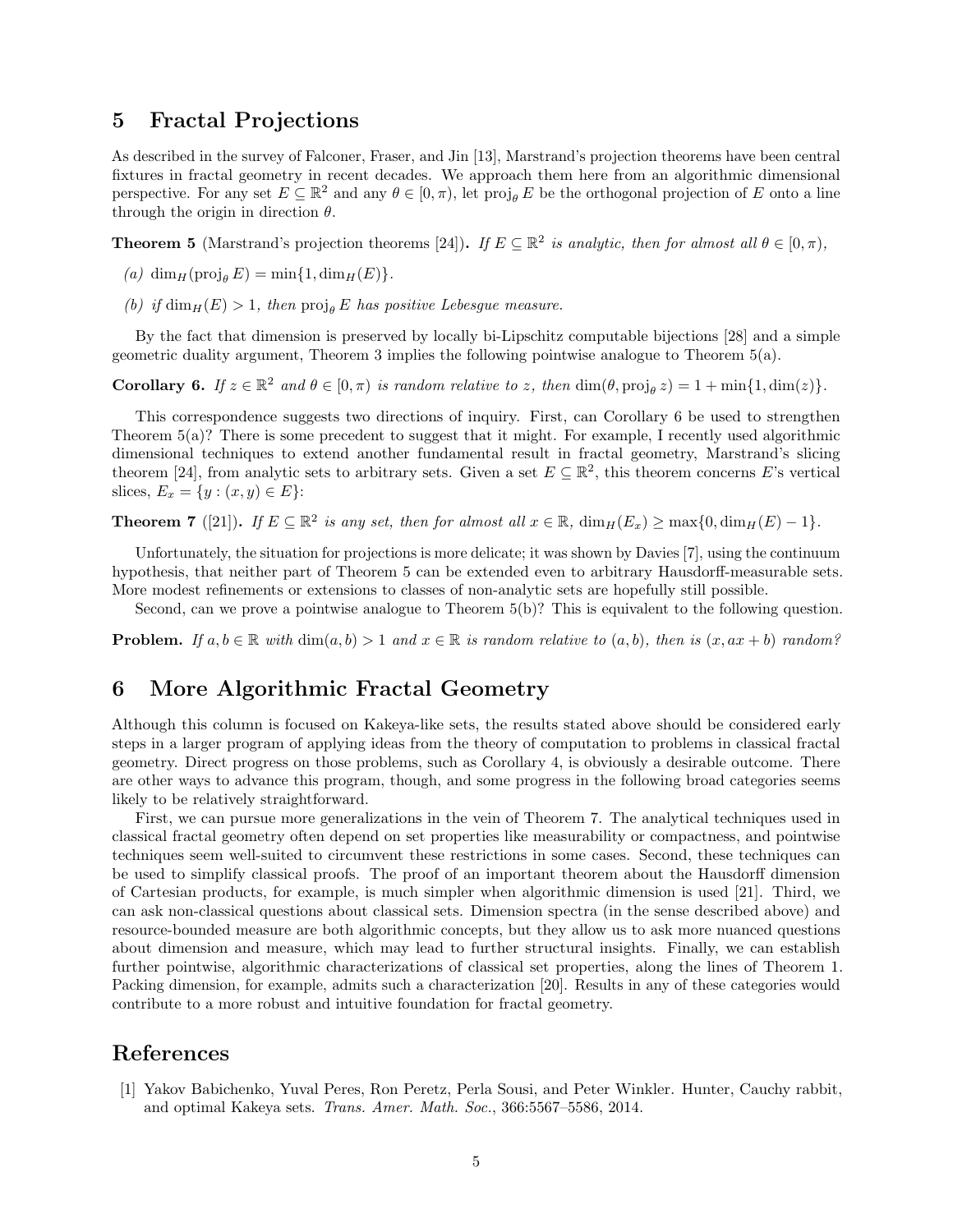- [2] A. S. Besicovitch. Sur deux questions d'intégrabilité des fonctions. Journal de la Société de physique et de mathematique de l'Universite de Perm, 2:105–123, 1919.
- [3] A. S. Besicovitch. On Kakeya's problem and a similar one. Mathematische Zeitschrift, 27:312–320, 1928.
- [4] A. S. Besicovitch. On fundamental geometric properties of plane line sets. Journal of the London Mathematical Society, 39:441–448, 1964.
- [5] J. Bourgain. Harmonic Analysis and Combinatorics: How Much May They Contribute to Each Other, pages 13–32. IMU/Amer. Math. Society, 2000.
- [6] Roy O. Davies. Some remarks on the Kakeya problem. Proceedings of the Cambridge Philosophical Society, 69:417–421, 1971.
- [7] Roy O. Davies. Two counterexamples concerning Hausdorff dimensions of projections. Colloq. Math., 42:53–58, 1979.
- [8] Rod Downey and Denis Hirschfeldt. Algorithmic Randomness and Complexity. Springer, 2010.
- [9] Zeev Dvir. On the size of Kakeya sets in finite fields. J. Amer. Math. Soc., 22:1093–1097, 2009.
- [10] Zeev Dvir, Swastik Kopparty, Shubhangi Saraf, and Madhu Sudan. Extensions to the method of multiplicities, with applications to kakeya sets and mergers. SIAM J. Comput., 42(6):2305–2328, 2013.
- [11] Zeev Dvir and Avi Wigderson. Kakeya sets, new mergers, and old extractors. SIAM J. Comput., 40(3):778–792, 2011.
- [12] Kenneth Falconer. Fractal Geometry: Mathematical Foundations and Applications. Wiley, third edition, 2014.
- [13] Kenneth Falconer, Jonathan Fraser, and Xiong Jin. Sixty years of fractal projections. In Christoph Bandt, Kenneth Falconer, and Martina Zähle, editors, *Fractal Geometry and Stochastics V*, pages 3–25. Springer International Publishing, Cham, 2015.
- [14] Charles Fefferman. The multiplier problem for the ball. Annals of Mathematics, 94(2):330-336, 1971.
- [15] Nets Hawk Katz and Terence Tao. Some connections between Falconer's distance set conjecture and sets of Furstenburg type. New York Journal of Mathematics, 7:149–187, 2001.
- [16] Ming Li and Paul M.B. Vitányi. An Introduction to Kolmogorov Complexity and Its Applications. Springer, third edition, 2008.
- [17] Jack H. Lutz. Almost everywhere high nonuniform complexity. Journal of Computer and System Sciences, 44(2):220–258, 1992.
- [18] Jack H. Lutz. The dimensions of individual strings and sequences. Information and Computation, 187(1):49–79, 2003.
- [19] Jack H. Lutz and Neil Lutz. Lines missing every random point. Computability, 4(2):85–102, 2015.
- [20] Jack H. Lutz and Neil Lutz. Algorithmic information, plane Kakeya sets, and conditional dimension. In Proceedings of the 34th Symposium on Theoretical Aspects of Computer Science, STACS 2017, March 8–11, 2017, Hannover, Germany, pages 53:1–13, 2017.
- [21] Neil Lutz. Fractal intersections and products via algorithmic dimension. In 42nd International Symposium on Mathematical Foundations of Computer Science August 21–25, 2017, Aalborg, Denmark, Proceedings, 2017.
- [22] Neil Lutz and Donald M. Stull. Bounding the dimension of points on a line. In TV Gopal, Gerhard Jaeger, and Silvia Steila, editors, Theory and Applications of Models of Computation: 14th Annual Conference, TAMC 2017, Bern, Switzerland, April 20-22, 2017, Proceedings, pages 425–439, 2017.